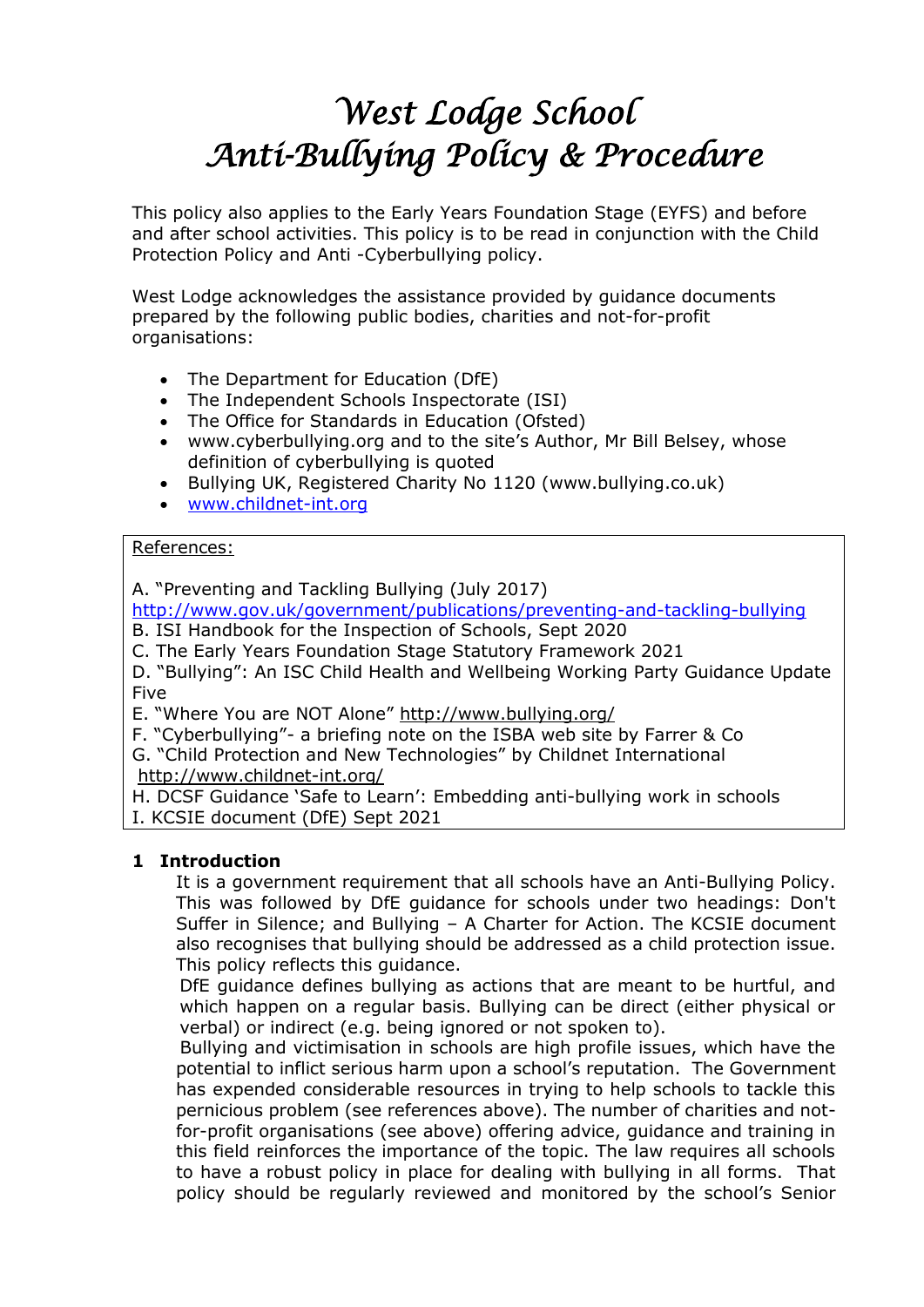Management Team and its Governors. Schools will have a strong and effective management team in place in order to ensure the maintenance of acceptable behaviour. Additionally, the school will devote significant amounts of both staff INSET training and lesson time towards ensuring that staff are trained to cope with such incidents, as and when they occur, and that pupils understand why such behaviour will not be tolerated.

### **2 Aims and objectives**

 At West Lodge School, our community is based upon respect, good manners and fair play. We are committed to providing a safe and caring environment that is free from disruption, violence and any form of harassment so that every one of our pupils can develop his/her full potential. We expect our pupils to treat members of staff with courtesy and co-operation so that they can learn in a relaxed, but orderly, atmosphere. All pupils should care for and support each other.

 West Lodge School prides itself on its respect and mutual tolerance. Parents/guardians have an important role in supporting the school in maintaining high standards of behaviour. It is essential that school and homes have consistent expectations of behaviour and that they co-operate closely together. Acceptance of this policy forms part of our standard terms and conditions. This policy is available to parents of pupils and prospective pupils on our website and on request and for perusal in the school office during the school day. It is also available and known to staff.

 Bullying, harassment, victimisation and discrimination will not be tolerated. We treat all our pupils and their parents fairly and with consideration and we expect them to reciprocate towards each other, the staff and the school. Any kind of bullying is unacceptable. This policy applies to all pupils in the school, including those in the Early Years Foundation Stage.

 Bullying is wrong and damages individual children. We therefore do all we can to prevent it, by developing a school ethos in which bullying is regarded as unacceptable.It is fully recognised that abuse is abuse and should never be tolerated or passed as mere banter, 'part of growing up' or 'having a laugh.'A victim should never be given the impression that they are creating a problem by reporting bullying or abuse.

We aim, as a school, to produce a safe and secure environment where all can learn without anxiety, and measures are in place to reduce the likelihood of bullying. The school actively celebrates the success and good behaviour of its pupils e.g. good work assembly & merit certificates.

This policy aims to produce a consistent school response to any bullying incidents that may occur.

We aim to make all those connected with the school aware of our opposition to bullying, and we make clear each person's responsibilities with regard to the eradication of bullying in our school.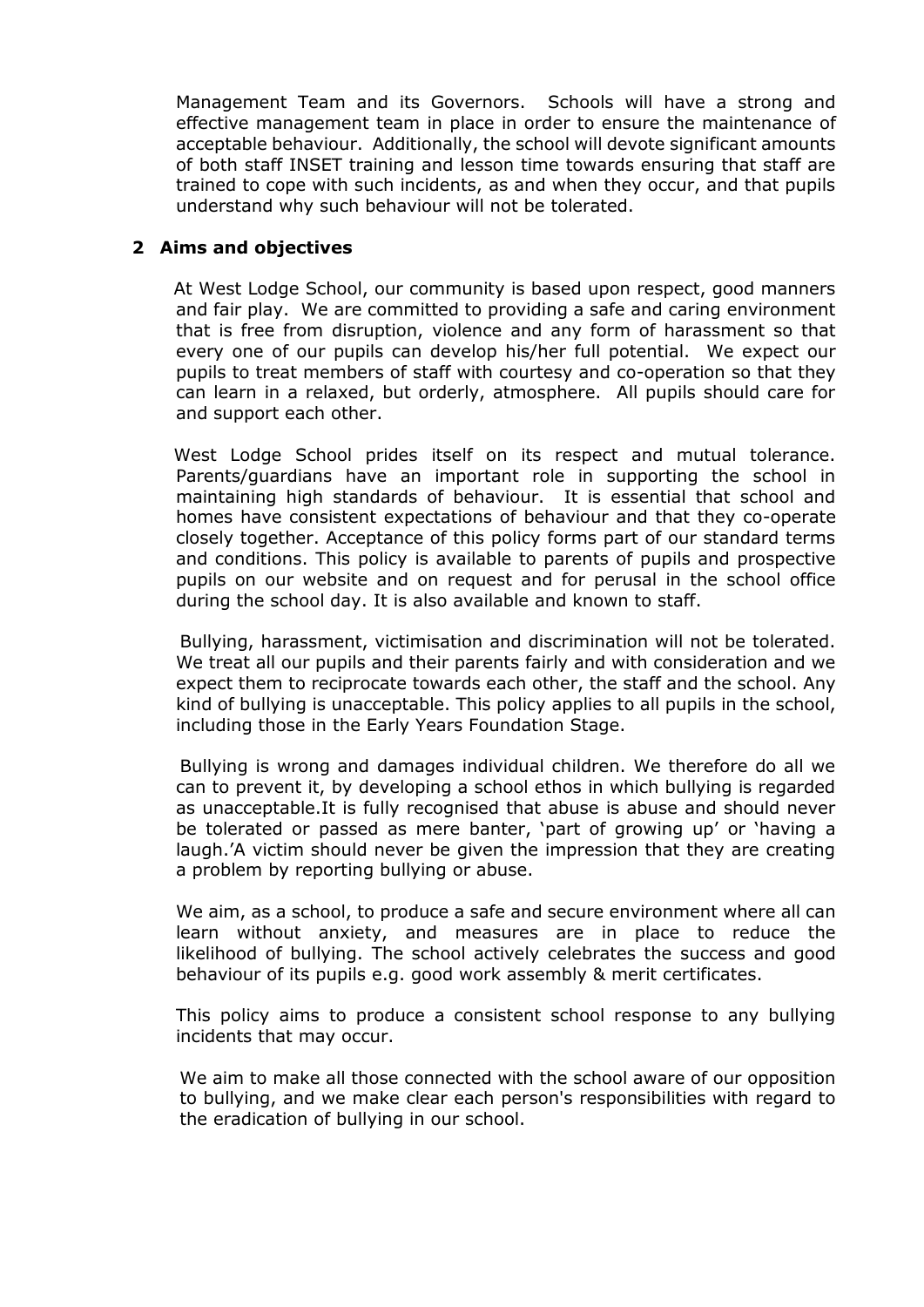# **3. Definition of Bullying**

Bullying may be defined as: *'Behaviour by an individual or group, repeated over time that intentionally hurts another individual or group, either physically or emotionally and is often motivated by prejudice against particular groups for example on grounds of race, religion, culture, sex, gender, homophobia, SEN and disability or because a child is adopted or is a carer. It may occur directly or through Cyber technology*'. Preventing and Tackling Bullying: Advice for School Leaders, Staff and Governing Bodies (see references).

Bullying is the intentional hurting, harming or humiliating of another person by physical (including sexual), verbal (including email, chat room and SMS messages), and emotional means (by excluding, tormenting or spreading malicious rumours). It can involve manipulating a third party to tease or torment someone. It can involve complicity that falls short of direct participation. Bullying is often hidden and subtle. It can also be overt and intimidatory.

 Bullying may involve actions or comments that are motivated by prejudice against particular groups, for example, on grounds of race, religion, culture, sex, gender, homophobia, special educational needs and disability, physical attributes (such as hair colour or body shape) or because a child is adopted or a carer. It may also Bullying can happen anywhere and at any time and can involve anyone - pupils, other young people, staff and parents. As set out in KCSIE 2021, the School recognises that children can abuse other children and this includes bullying, encompassing cyber-bullying, sexual harassment, physical abuse, sexting, upskirting, initiating / hazing type violence and rituals in addition to general physical harm. We also recognise the impact this can have upon mental health. Bullying on the basis of protected characteristics is taken particularly seriously. All staff are trained to recognise that mental health issues in children are a particular area of vulnerability.

West Lodge is a co-educational school and we, therefore, recognise the potential gendered nature of peer on peer abuse. It is more likely that girls will be victims and boys perpertrators. However, as with all forms of abuse or bullying, this is unacceptable and will be taken seriously.

# **Cyberbullying definition**

Mr Bill Belsey, the creator of the web site: www.cyberbullying.org defined this unpleasant and particularly intrusive phenomenon in the following terms:

"Cyberbullying involves the use of information and communication technologies to support deliberate, repeated, and hostile behaviour by an individual or group that is intended to harm others."

Cyberbullying can involve Social Networking Sites, like Bebo, Facebook and Myspace, emails and mobile phones used for SMS messages and as cameras.

#### **Bullying outside school premises**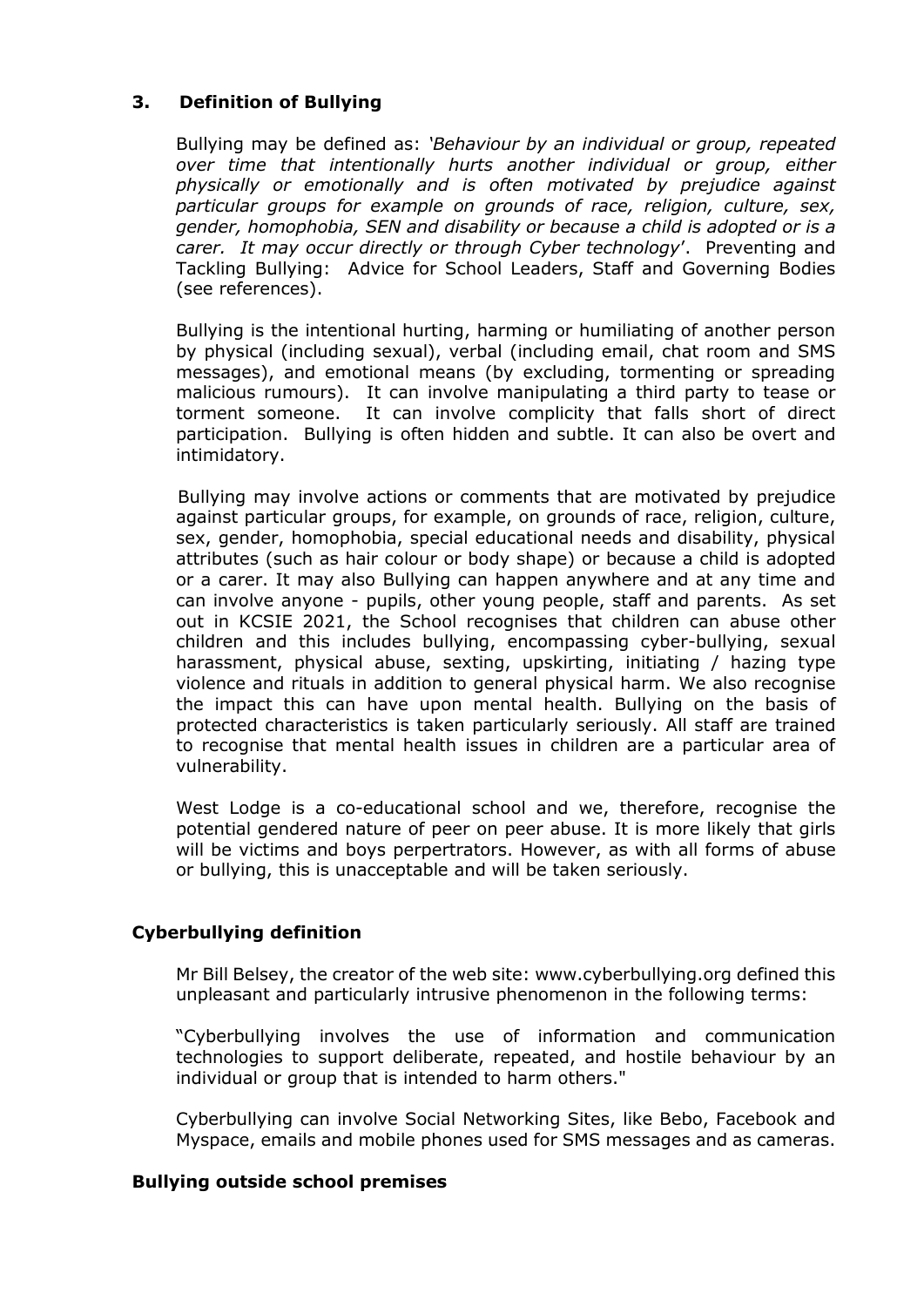Teachers have the power to discipline pupils for misbehaving outside the school premises "to such an extent as is reasonable". This can relate to any bullying incidents occurring anywhere off the school premises, such as on school or public transport, outside the local shops, or in a town or village centre. Teachers recognise the responsibility they have to address bullying that occurs outside school.

Where bullying outside school is reported to school staff, it will be investigated and acted on. The headteacher should also consider whether it is appropriate to notify the police or anti-social behaviour coordinator in their local authority of the action taken against a pupil. If the misbehaviour could be criminal or poses a serious threat to a member of the public, the police should always be informed.

In all cases of misbehaviour or bullying the teacher can only discipline the pupil on school premises or elsewhere when the pupil is under the lawful control of the staff member.

## **What is a Bully?**

Bullying takes place when one or more persons deliberately exert power or inappropriate behaviour over another individual and as a result, injure, intimidate or threaten that person.

A bully is:

Someone who picks on smaller children Someone who likes teasing people Someone who hurts your feelings Someone who beats you up Someone who calls you names Someone who bosses you about Someone who threatens you Someone who follows you everywhere you go Someone who picks on you day after day Someone who hurts you Someone who has problems of their own and so makes problems for others Someone who is jealous of you Someone who takes or hides your belongings Someone who gets you into trouble Someone who writes nasty letters to you Someone who makes fun of you for any reason Someone who ruins your life Someone who tells tales about you Someone who makes nasty telephone calls, sends messages via text or social media Someone who shares inappropriate or hurtful images Someone who takes your friends away Someone who excludes you from their game/group

We recognise that this behaviour might not be intentional but all allegations will be investigated.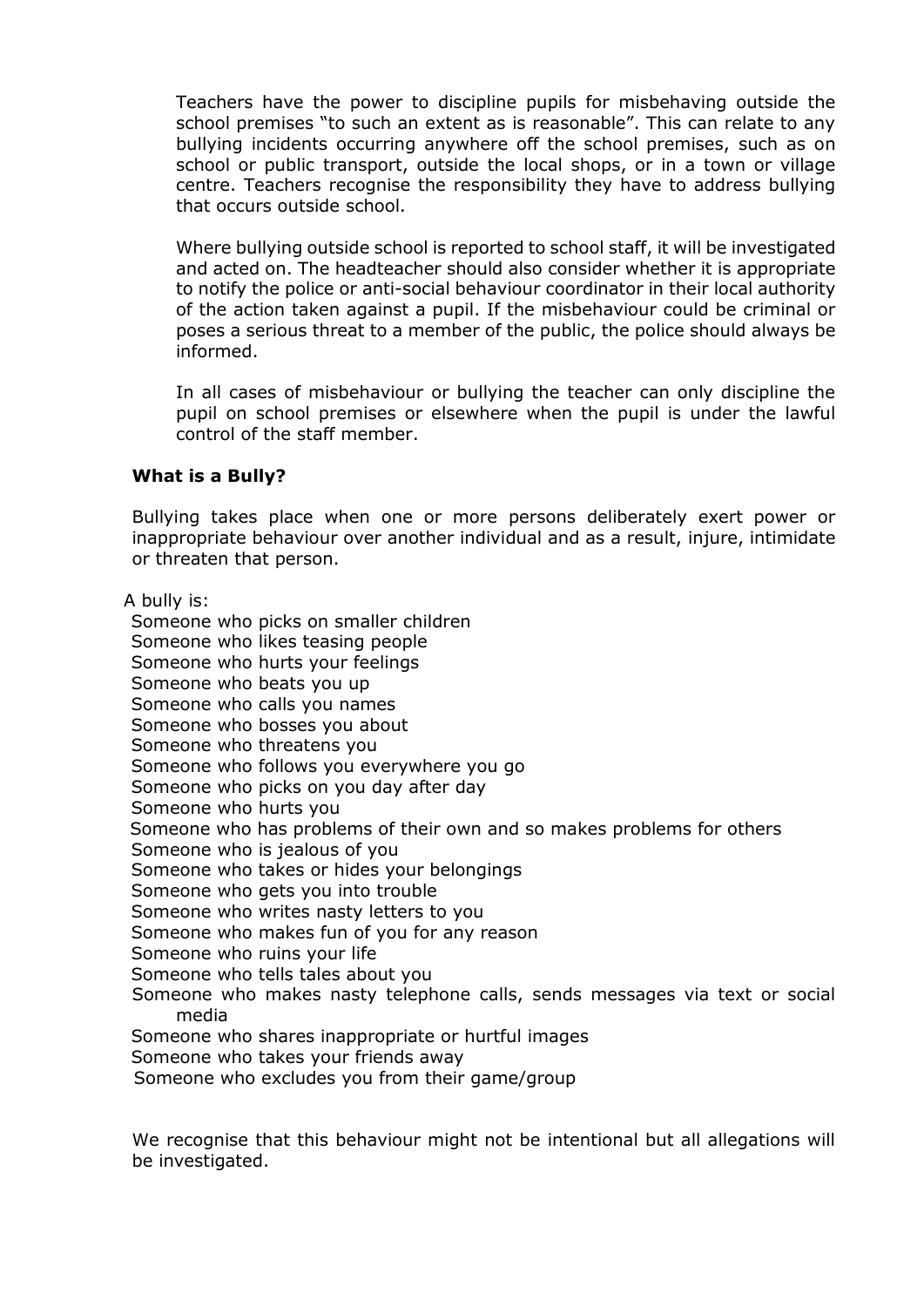# **4. The school's response to bullying**

At West Lodge School, we always treat bullying, including allegations of bullying, very seriously. It conflicts sharply with the school's policy on equal opportunities, as well as with its social and moral principles. Bullying can be so serious that it causes physical and psychological damage, eating disorders, self-harm and even suicide, and, whilst bullying is not a specific criminal offence, there are criminal laws which apply to harassment and threatening behaviour.

The school recognises that bullies are often victims too and therefore will need to be offered support.

A bullying incident may be treated as a Child Protection issue, when there is reasonable cause to believe that a child is suffering or likely to suffer significant harm. This may include peer on peer abuse as detailed in KCSIE 2021. Any concerns are reported to the DSL.

# **5. Signs of bullying**

Changes in behaviour that may indicate that a pupil is being bullied include:

- Unwillingness to return to school
- Displays of excessive anxiety, becoming withdrawn or unusually quiet
- Failure to produce work, or producing unusually bad work, or work that appears to have been copied, interfered with or spoilt by others
- Books, bags and other belongings suddenly go missing or are damaged
- Change to established habits (e.g. giving up music lessons, change to accent or vocabulary)
- Diminished levels of self-confidence & mental health issues
- Frequent visits to the school office with symptoms such as stomach pains, headaches etc
- Unexplained cuts and bruises
- Frequent absence, erratic attendance, late arrival to class
- Choosing the company of adults
- Displaying repressed body language and poor eye contact
- Difficulty in sleeping, experiencing nightmares etc
- Talking of suicide or running away

Although there may be other causes for some of the above symptoms, a repetition of, or a combination of these possible signs of bullying should be investigated by parents and teachers.

The School recognises that even if there are no reported cases of peer-on-peer abuse, such abuse may still be taking place and is simply not being reported.

#### **6. Preventative measures**

A school's response to bullying should not start at the point at which a child has been bullied. The best schools develop a more sophisticated approach in which school staff proactively gather intelligence about issues between pupils which might provoke conflict and develop strategies to prevent bullying occurring in the first place.

We take the following preventative measures in place in order to ensure that bullying does not become a problem which is associated with West lodge School: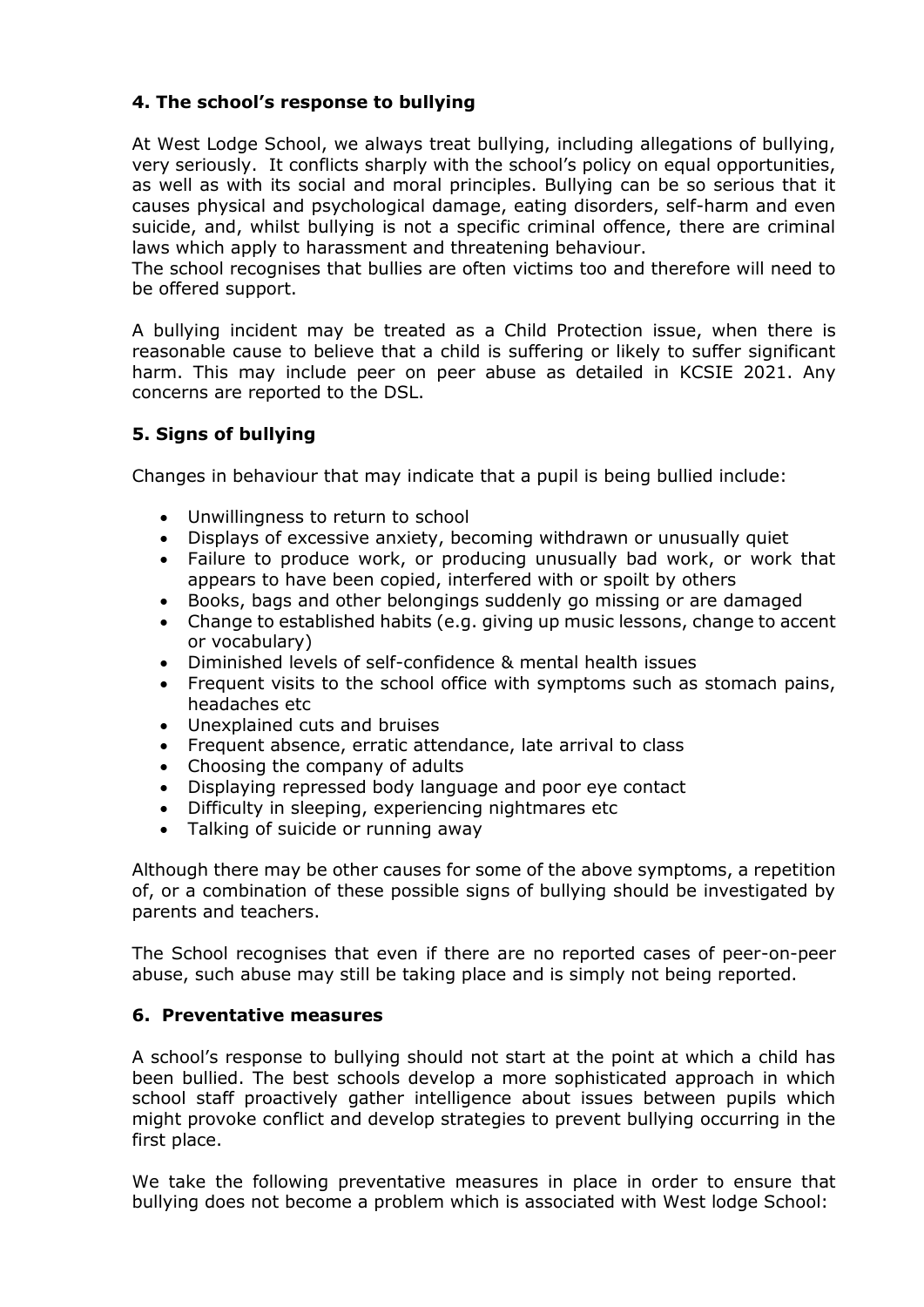- All new pupils, including our EYFS pupils are briefed thoroughly on the school's expected standards of behaviour. They are told what to do if they encounter bullying. It is made clear to pupils about the part they can play to prevent bullying, including when they find themselves as bystanders. We guarantee that whistle-blowers who act in good faith will not be penalised and will be supported.
- Where appropriate the school will invest in specialised skills to understand the needs of our pupils including those with SEN or disabilities and lesbian, gay, bisexual and transgender (LGBT pupils) as covered in the school's RSE curriculum.
- All new members of staff are given guidance on the school's anti-bullying policy and in how to react to allegations of bullying in their first week at West Lodge School. They are required to read the school's policy as part of their induction. We use appropriate assemblies to explain the school policy on bullying. Our PSHE programme is structured to give pupils an awareness of their social and moral responsibilities as they progress through the school. The programme is structured to enforce the message about community involvement and taking care of each other.

The opportunity is provided for discussion of differences between people and the importance of avoiding prejudice based language.

- Other lessons, particularly RE, English and Drama highlight the issue of bullying and reinforce this message by teaching moral and spiritual values that show bullying to be unacceptable and by developing social skills.
- All our pupils are encouraged to tell a member of staff at once if they know that bullying is taking place.
- All reported incidents are recorded and investigated immediately. We always monitor reported incidents. Records of any incidents are kept securely in the Head Teacher's office in order that patterns of behaviour can be identified and monitored.
- Behavioural issues are discussed and monitored at SMT meetings.
- We have experienced pastoral teachers and teaching assistants who are trained in handling any incidents as an immediate priority, and are alert to possible signs of bullying.
- Staff are always on duty at times when pupils are not in class and patrol the school site, particularly areas where bullying might occur. They are trained to be alert to inappropriate language or behaviour.
- We encourage close contact between the school and parents.
- The school displays advice on where pupils can seek help, including details of confidential helplines and websites connecting to external specialists, such as Childline and Kidscape etc.
- We reserve the right to investigate incidents that take place outside school hours, on school visits and trips and that occur in the vicinity of the school, involving our pupils.
- We welcome feedback from parents and guardians on the effectiveness of our preventative measures.
- We do not apply corporal punishment or use it as a threat.

# **Cyberbullying Preventative measures**

In addition to the preventative measures described above, West Lodge School: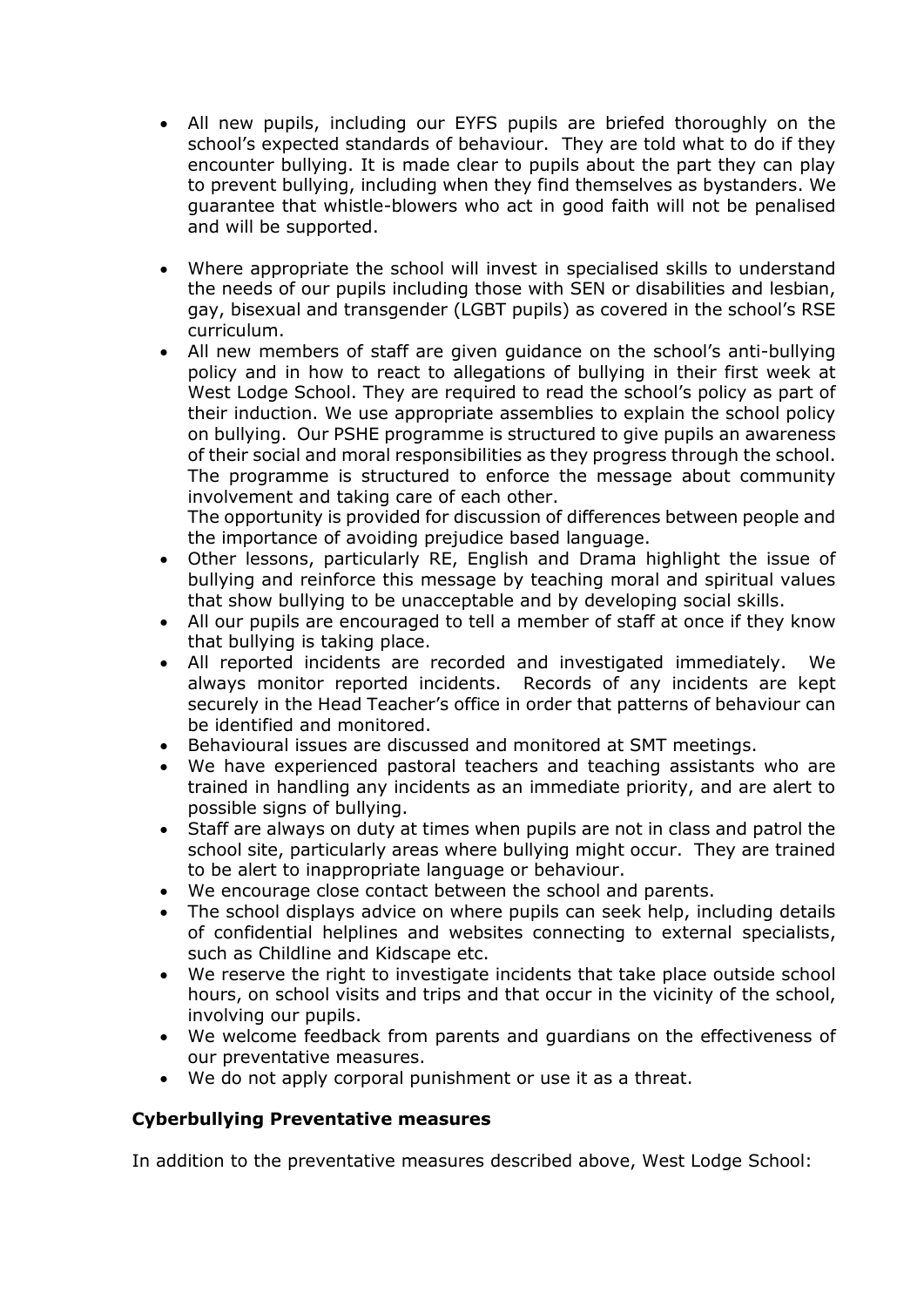- Expects all pupils to adhere to its charter for the safe use of the Internet. Certain sites are blocked by our filtering system and our IT Department monitors pupils' use.
- May impose sanctions for the misuse, or attempted misuse of the Internet.
- Offers guidance on the safe use of social networking sites and cyberbullying in PSCHE lessons which covers blocking, removing contacts from 'buddy lists' and sharing personal data.
- Offers guidance on keeping names, addresses, passwords, mobile phone numbers and other personal details safe.
- Pupils are not permitted to have mobile phones in school unless special permission is granted by the Head Teacher. If they are brought in they are left at the school office.

See Anti-Cyberbullying Policy

## **7 The role of Governors**

The Governing Body supports the Head Teacher in all attempts to eliminate bullying from our school. The Governing Body will not condone any bullying at all in our school, and any incidents of bullying that do occur will be taken very seriously, and dealt with appropriately.

#### **The role of the Head Teacher**

It is the responsibility of the Head Teacher to implement the school anti-bullying strategy, and to ensure that all staff (both teaching and non teaching) are aware of the school policy, and know how to identify and deal with incidents of bullying. The Head Teacher reports to the Governing Body about the effectiveness of the anti-bullying policy.

The Head Teacher ensures that all children know that bullying is wrong, and that it is unacceptable behaviour in this school. The Head Teacher draws the attention of children to this fact at suitable moments. For example, if an incident occurs, the Head Teacher may decide to use an assembly as the forum in which to discuss with other children why this behaviour was wrong, and why a pupil is being punished.

The Head Teacher ensures that all staff, including lunchtime staff, receive sufficient training to be equipped to identify and deal with all incidents of bullying. This includes understanding that abuse includes peer on peer abuse which may be sexual including abuse in intimate personal relationships between peers (KCSIE 2021). Raising staff awareness of Anti-Bullying, through training allows them to take action to reduce the risk of bullying at times and places when it is most likely to occur. The staff are trained so that the principles of the staff policy are understood, legal responsibilities are known, action is defined to resolve and prevent problems and sources of support are available. Where appropriate, the school will invest in specialised skills to understand the needs of their pupils including those with SEN, or disabilities and lesbian, gay, bi-sexual and transgender, (LGBT), pupils.

The Head Teacher sets the school climate of mutual support and praise for success, so making bullying less likely. West Lodge creates an environment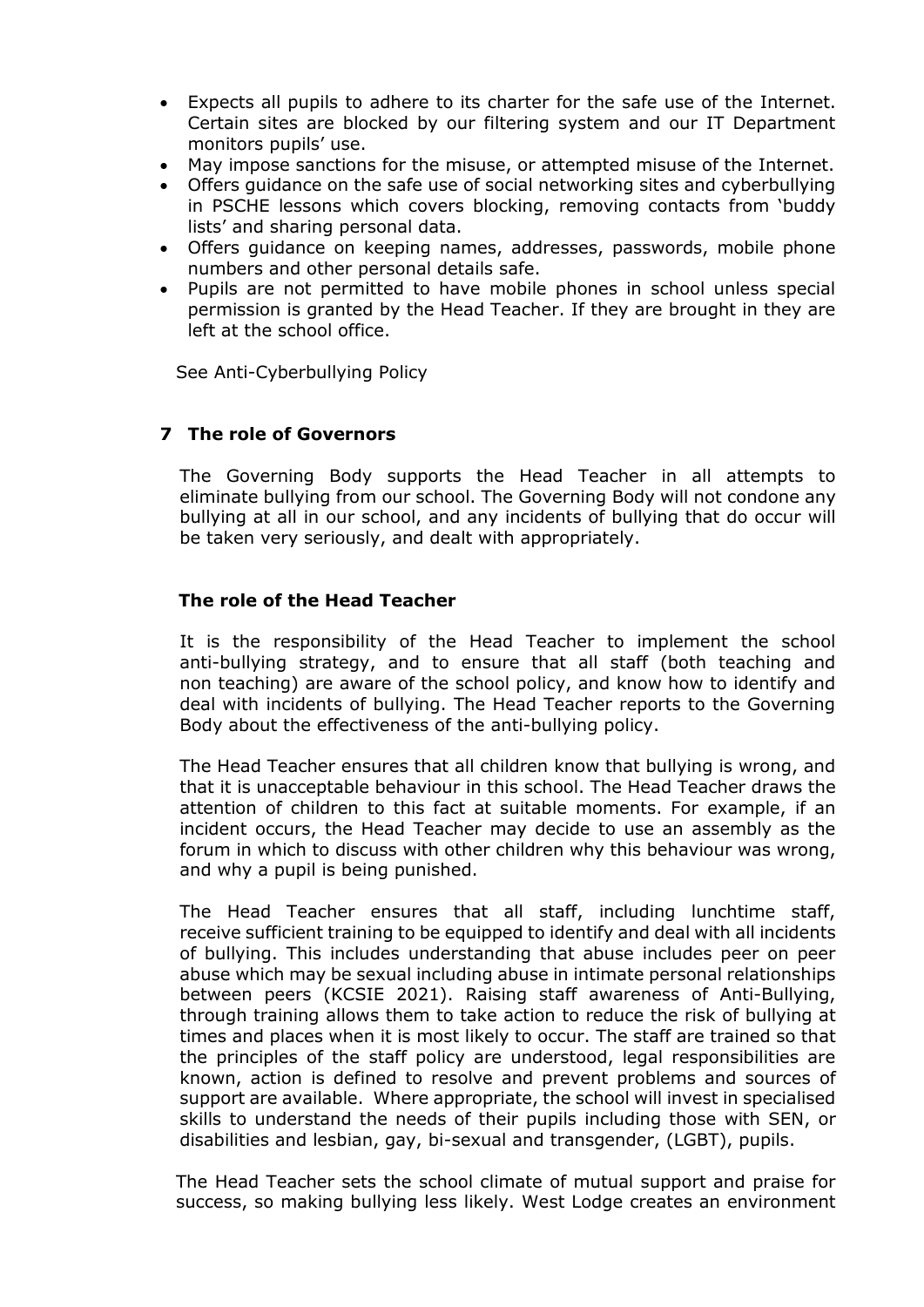of good behaviour and respect, with helpful examples set by staff and older pupils and we celebrate success in our assemblies. When children feel they are important and belong to a friendly and welcoming school, bullying is far less likely to be part of their behaviour.

The Head Teacher and Deputy Head Teacher, who is responsible for duties, ensure that at all times there are high levels of staff to pupil ratios for supervision; this minimises the risk of peer on peer abuse.

### **The role of the Teacher and support staff**

The staff in our school take all forms of bullying seriously, and seek to prevent it from taking place.

Teachers keep their own records of all incidents that happen in their class, and that they are aware of in the school. If Teachers witness an act of bullying, which is usually peer on peer abuse, they will either investigate it themselves or refer it to the Head Teacher. Teachers and support staff do all they can to support the child who is being bullied. If a child is being bullied, after consultation with the Head Teacher, the Teacher informs the child's parents.

When any bullying has taken place between members of a class, the Teacher will deal with the issue immediately. This may involve counselling and support for the victim, and punishment / counselling for the offender. Time is spent talking to the child who has done the bullying, explaining to them why their action was wrong and how they should change their behaviour in future. If a child is repeatedly involved in bullying, we inform the Head Teacher and the Special Needs Co-ordinator. We then invite the child's parents into school to discuss the situation. It is recognised that this can be the perpetrator or the victim.

In more extreme cases, e.g. where these initial discussions have proved ineffective, the Head Teacher may contact external support agencies, such as the social services.

Teachers use a range of methods to help prevent bullying and to establish a climate of trust and respect for all. They use drama, role-play, stories etc., within the formal curriculum, to help pupils understand the feelings of bullied children, and to practise the restraint required to avoid lapsing into bullying behaviour. Circle time is used to praise, reward and celebrate the success of all children, and thus to help create a positive atmosphere.

#### **The role of parents**

The school aims to involve parents to ensure that they are clear that the school does not tolerate bullying and are aware of the procedures to follow if they believe that their child is being bullied.

Parents who are concerned that their child might be being bullied; or who suspect that their child may be the perpetrator of bullying, should contact their child's Class Teacher immediately. If they are not satisfied with the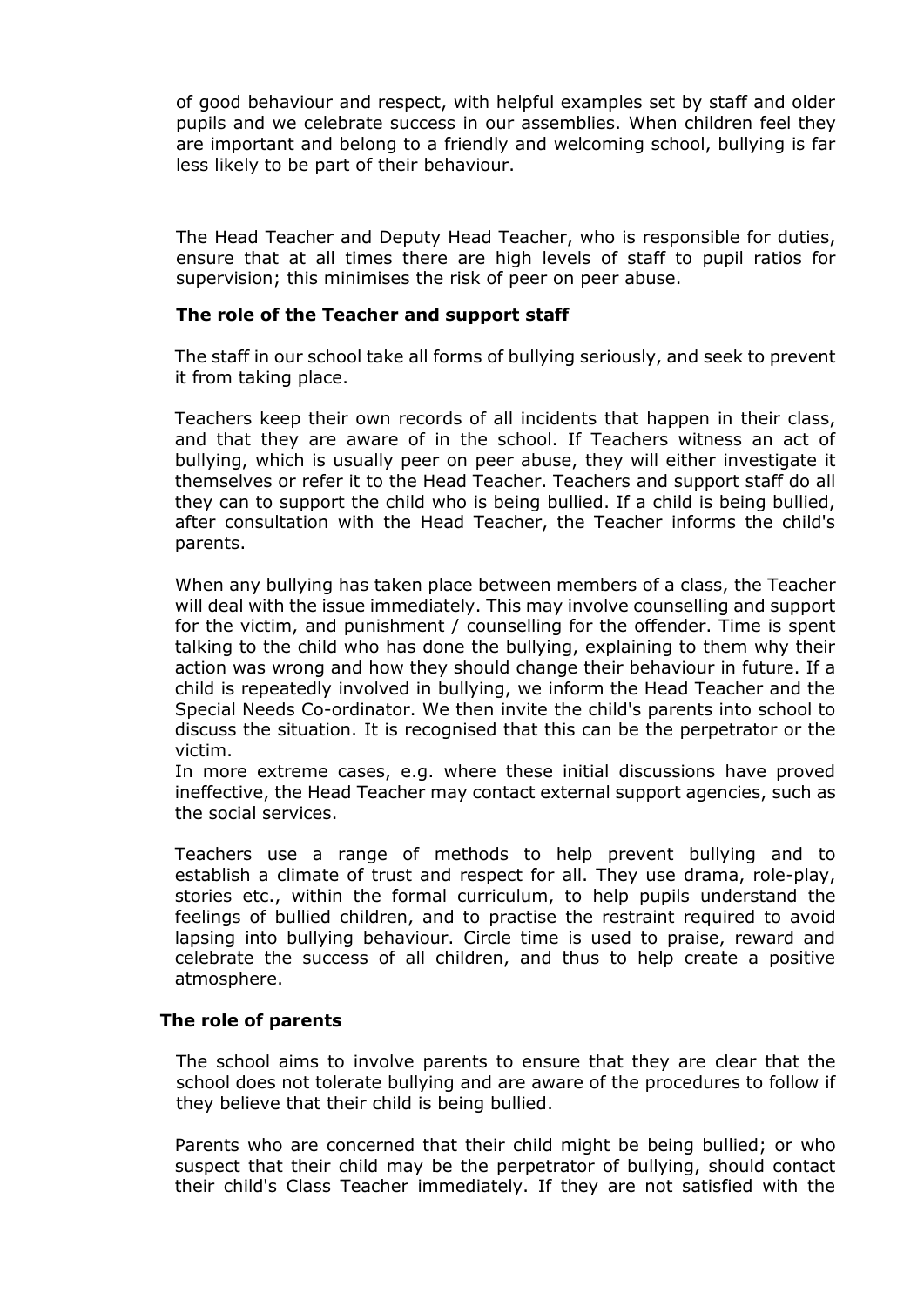response, they should contact the Head Teacher. If they remain dissatisfied, they should follow the school's Complaint Procedure, as detailed in the School Handbook.

Parents have a responsibility to support the school's Anti-Bullying Policy, actively encouraging their child to be a positive member of the school.

#### **The role of pupils**

Pupils are encouraged to tell anybody they trust if they are being bullied, and if the bullying continues, they must continue to let people know.

Pupils are invited to tell us their views about a range of school issues, including bullying, in the school council.

 At West Lodge we aim to create a community in which every member is respected as an individual. We believe that every pupil has a right to receive his or her education in a safe and secure environment, free from intimidation, threat or harm from any other person. The school ensures and reinforces the message that pupils are clear about the part they play to prevent bullying, including when they find themselves as bystanders and need to tell a member of staff immediately of any incidents.

## **8. Commitment**

 The Head Teacher and staff make a commitment to pupils that all reported incidents will be:

Taken seriously and dealt with sensitively. Followed up with the necessary action and support. Brought out into the open where appropriate.

• Practice

We adopted a three point Code of Practice aimed at pupils, staff and parents to encourage these values.

Code of Practice

Pupils' action if feeling bullied or unhappy: Value yourself and your feelings. TELL your friends. TELL your parents. TELL the school. Help yourself. Ignore comments – do not react but TELL someone. Prevent it out of school – avoid problem areas. Prevent it in school – go to a member of staff or the Head Teacher. If you see bullying, TELL someone. Remember: It is the bully who has the problems, NOT YOU!

 Parents' Action Encourage your child to talk to you about their school and social life. Watch your child for signs of distress Listen to your child. Talk to members of staff.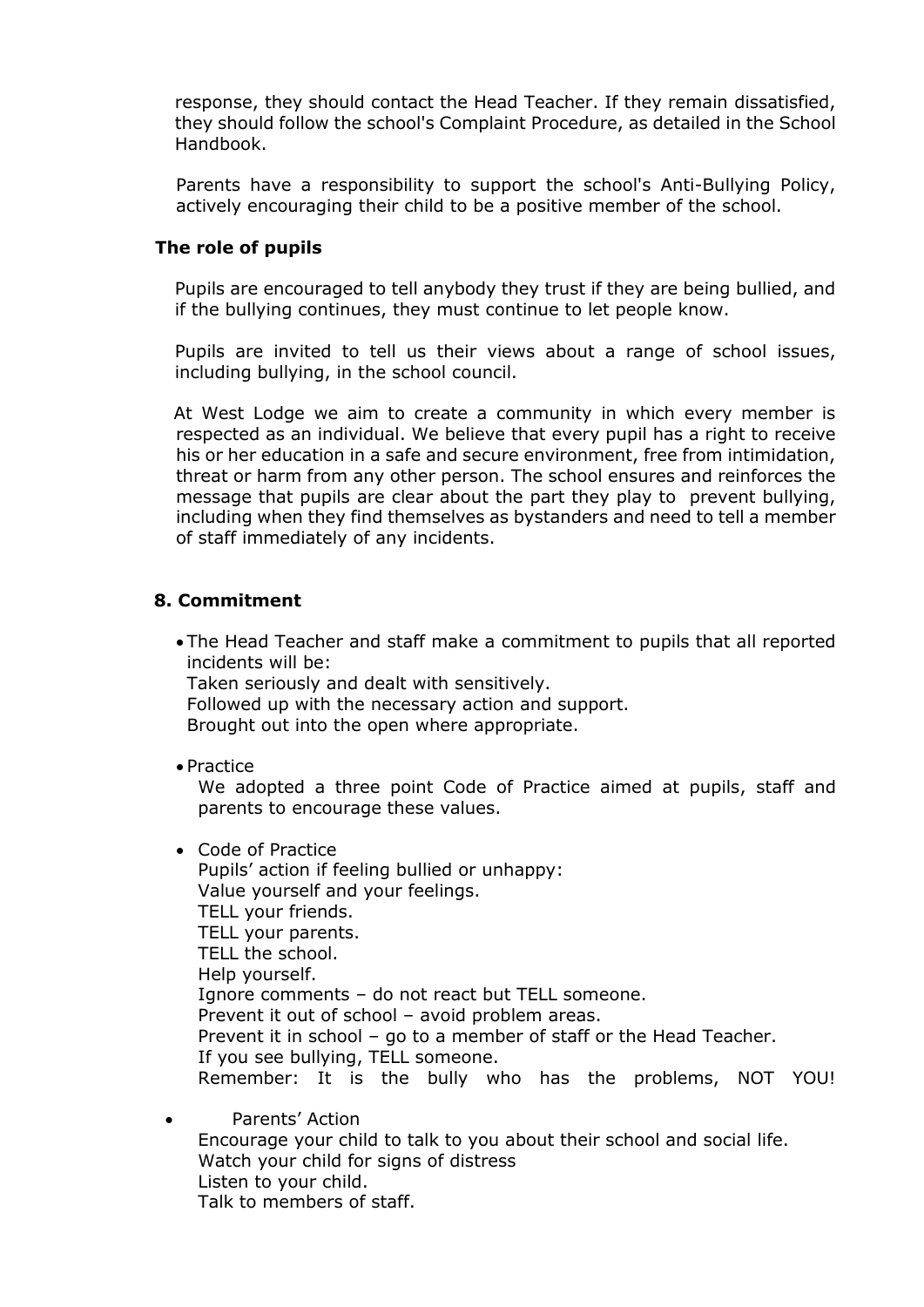If your child is the victim of bullying: Contact the school. Make sure of the facts. Work with the school to support your child. If your child is responsible for bullying: Do not ignore it. Make it clear that such behaviour is not acceptable. Work with the school to develop strategies to change behaviour.

• Staff Action

If you suspect a pupil is being bullied or have an incident reported to you: Talk to the pupil.

Listen.

Offer support.

DO NOT IGNORE IT.

- 1 Alert the class or Head Teacher.
- 2 Make it clear to the bully that his/her behaviour is not acceptable.
- 3 Make it clear to the victim that the school can help and they will be supported.
- 4 Reassure the victim that it was not his or her fault that bullying occurred.
- 5 Reassure the pupil that he or she was right to tell you. As set out in KCSIE 2021 all staff must reassure victims that they are being taken seriously and that they will be supported and kept safe.A victim should never be given the impression that they are creating a problem by reporting abuse, sexual violence or sexual harassment.
- 6 If the bully gets into trouble it is his or her own fault, not the fault f the person who complained.
- 7 Continue to monitor the situation closely do not assume that the bullying has stopped.

Where bully/bullies are identified, actions taken may include:

Provision of pastoral care. Circle time and PSCHE. Verbal reprimand. Involvement of parent. Private apology. Reflection sheet. Withdrawal of privileges. Application of sanctions identified in the school Behaviour Policy.

# **9. Strategies For Dealing With Bullying**

The following is a list of actions and sanctions available to staff depending on the perceived seriousness of the situation. The emphasis is always on a caring, listening approach as bullies are often victims too – that is why they bully.

- Talk to the suspected victim, and any witnesses.
- Identify the bully and talk about what has happened, to discover why they became involved.

 $\bullet$ 

Make it clear that bullying is not tolerated at West Lodge School.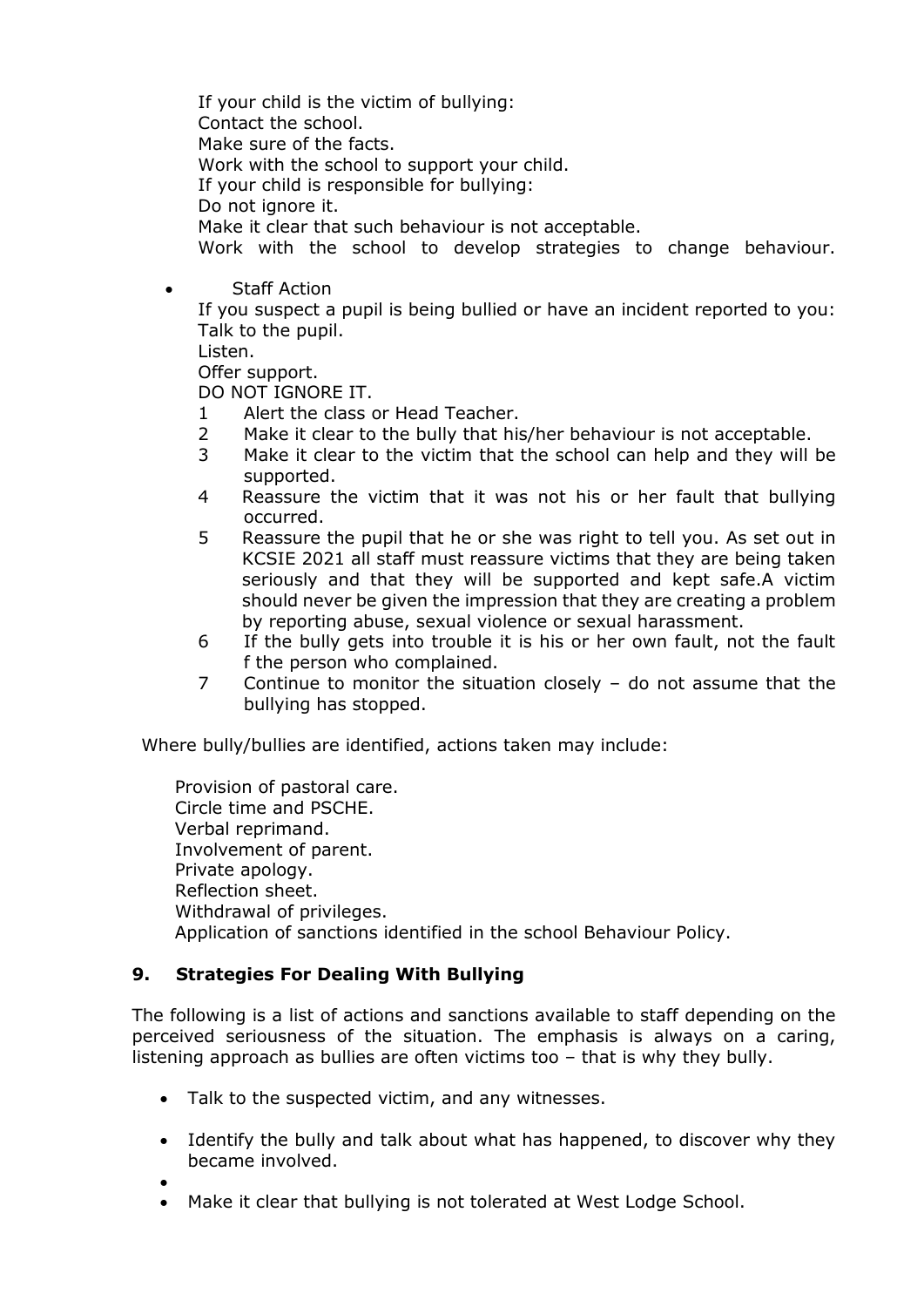- Application of sanctions identified in the school's Behaviour Policy.
- If the bully owns up then sanctions procedures outlined in the Behaviour Policy will be followed.

An additional sanction may be to arrange for the child to be escorted from the school premises.

Incidents of bullying are recorded as such in the School and class Behavioural Book.

If the suspected bully does not own up, investigate further. If it is clear that they are lying, continue with the procedure.

Continue monitoring the situation to ensure no repetition. The follow-up findings will be recorded in the monitoring section of the school Cause for concern folder in the Head Teacher's office.

# **10. Procedures for dealing with reported bullying**

If an incident of bullying is reported, the following procedures are adopted:

- The member of staff to whom it was reported, or who first discovers the situation, will control the situation, reassure and support the pupils involved.
- He/she will inform an appropriate member of the pastoral/SMT team as soon as possible.
- The member of staff will calmly explain the range of disciplinary measures that are potentially involved.
- The victim will be interviewed on his/her own and if appropriate asked to write an account of events.
- The bully, together with all others who were involved, will be interviewed individually.
- The incident should be recorded on a school cause for concern form and signed and dated before it is given to the deputy and Head Teacher who are responsible for keeping all records of bullying and other serious disciplinary offences, securely in his/her office.
- The Head Teacher will inform relevant staff as soon as possible.
- The victim will be interviewed at a later stage by a member of staff separately from the alleged perpetrator. It will be made clear to him/her why revenge is inappropriate. He/she will be offered support to develop a strategy to help him or herself.
- The alleged bully will be interviewed at a later stage by a member of staff, separately from the victim, and it will be made clear why his/her behaviour was inappropriate and caused distress. He/she will be offered guidance on modifying his or her behaviour, together with any appropriate disciplinary sanctions as set out in the school's Behaviour Management Policy; for example, completing a reflection sheet, detention, withdrawal of privileges or suspension. In particularly serious and/or persistent cases, the bully should expect permanent exclusion.

Disciplinary sanctions will be implemented which reflect the seriousness of an incident and convey a deterrent effect, (strong sanctions such as exclusion may be necessary in cases of severe or persistent bullying).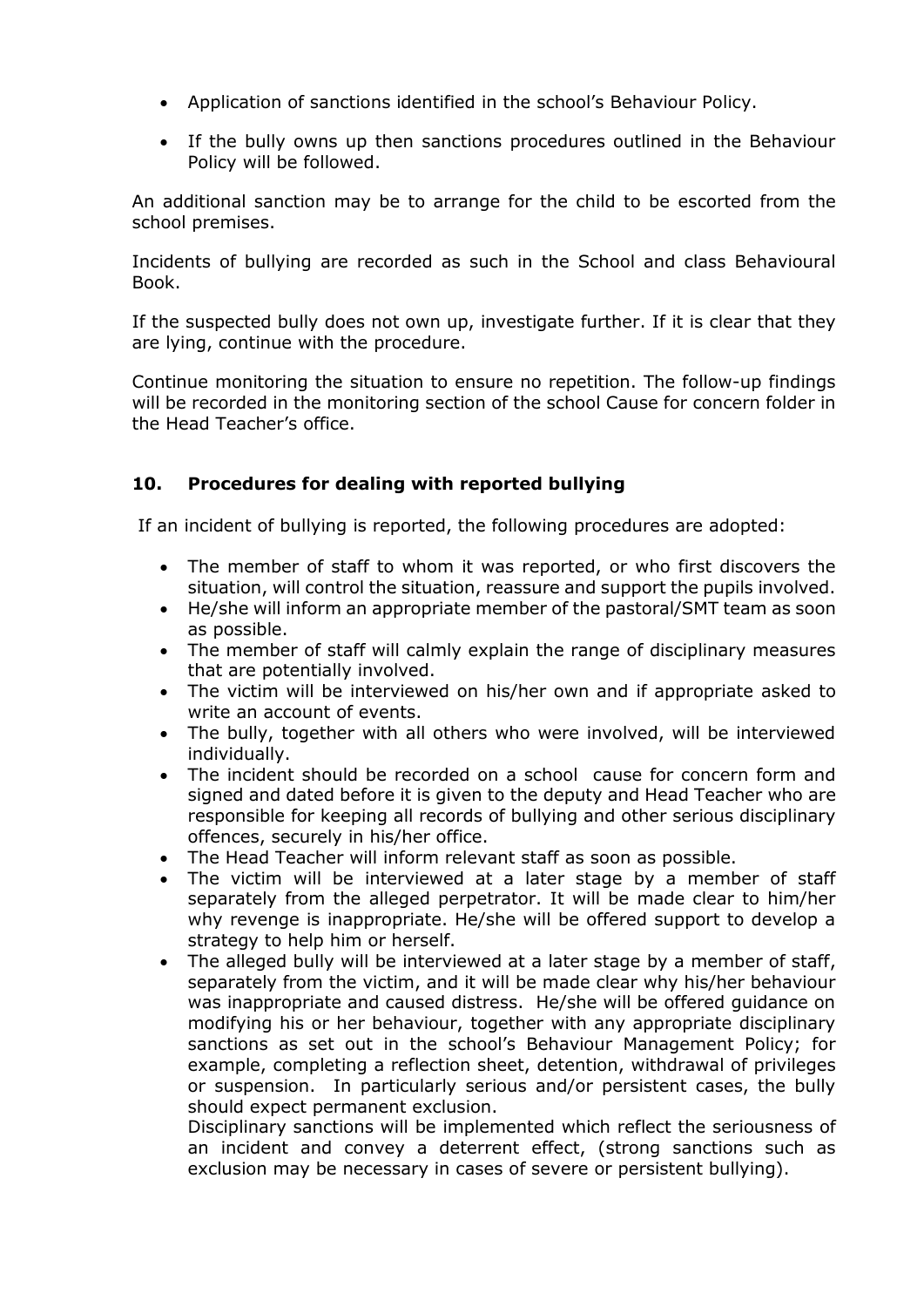- The parents/guardians of all parties should be informed and invited into school to discuss the matter. Their support should be sought.
- A way forward, including disciplinary sanctions and counselling, should be agreed.

This should recognise that suitable support is needed both for children who are being bullied and for pupils who bully others, as well as dealing with appropriate disciplinary measures in accordance with the school's Behaviour Management Policy.

- A meeting involving all the parties, with close staff supervision, could be helpful in developing a strategy for all concerned to close the episode.
- A monitoring and review strategy will be put in place.
- In very serious cases, and only after the Head Teacher has been involved, it may be necessary to make a report to the Police or to the Social Services. However, it is the policy of West Lodge School to attempt to resolve such issues internally under the school's own disciplinary procedures, unless the matter is of such gravity that a criminal prosecution is likely. The school may exclude a pupil, either temporarily or permanently, in cases of severe and persistent bullying and in the event that the support put in place for the bully does not result in the modification of behaviour to an acceptable level. At this stage, given the seriousness of the bullying, the School would view this as a child protection issue and the relevant child protection procedures would be implemented.

## EYFS CHILDREN

Even the youngest children are encouraged to behave towards each other with kindness and consideration. They have to learn to look after their own possessions and to respect other's possessions. We expect them to be honest, helpful and polite, and to work hard and to listen to others. They should respect everyone and learn to value differences and diversity. The Head of the Foundation Stage is in day-to-day charge of the management of behaviour in the EYFS Department.

We explain to children why some forms of behaviour are unacceptable and hurtful to others. We rarely need to impose sanctions but sometimes we may remove a privilege for hurtful behaviour. Occasionally, a child may be sent to see the Deputy Head Teacher, Mr Simon Sandys, who will explain the inappropriateness of a particular action but such instances are rare. Parents are always informed via the class teacher or Deputy Head Teacher when any sanction or reproof is needed. In cases of repeated instances of hurtful or inappropriate behaviour, they will be invited into the school to discuss the situation with their Child's Teacher, the Head of the Foundation Stage and the Deputy Head Teacher to agree a joint way of handling the difficulty.

# **Complaints procedure**

Parents and pupils are encouraged to use our Complaints Procedure (which is published on our website) if they feel that their concerns about bullying (or any other matters) are not being addressed properly. Parents of EYFS children should be aware that they have the right to refer a complaint directly to ISI/OFSTED if they are unhappy with the way in which their complaint has been handled

#### **11 Monitoring and review**